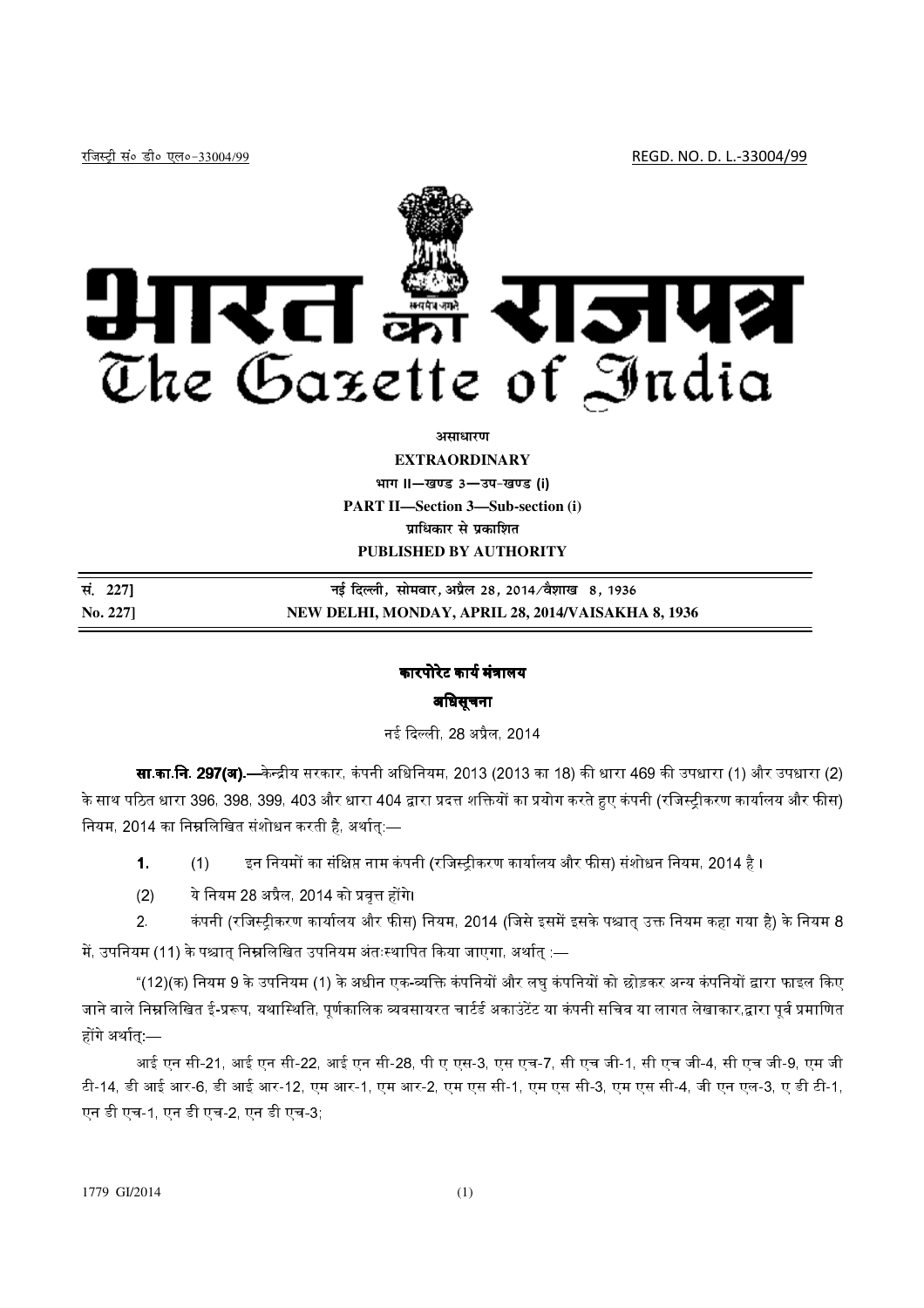(ख) नियम 9 के उपनियम (1) के अधीन एक व्यक्ति कंपनियों और लघ कंपनियों को छोड़कर अन्य कंपनियों द्वारा फाइल किए जाने वाले निम्नलिखित ई-प्ररूप इस प्रकार पर्व प्रमाणित किए जाएंगे. अर्थात:—

(i) जी एन एल-1-, यथास्थिति, पर्णकालिक व्यवसायरत चार्टर्ड अकाउंटेंट या कंपनी सचिव या लागत लेखाकार के द्वारा वैकल्पिक पर्व प्रमाणन:

- (ii) डी पी टी 3- कंपनी के लेखापरीक्षकों द्वारा प्रमाणन:
- (iii) एम जी टी-10 पर्णकालिक व्यवसायरत कंपनी सचिव द्वारा प्रमाणन:
- (iv) ए ओ सी-4 पर्णकालिक व्यवसायरत चार्टर्ड अकाउंटेंट द्वारा प्रमाणन:

(ग) ई-प्ररूप डी आई आर-3 के साथ-साथ, यथास्थिति,पर्णकालिक व्यवसायरत चार्टर्ड अकाउंटेंट या कंपनी सचिव या लागत लेखाकार. द्वारा अनप्रमाणित आवेदक का फोटोग्रॉफ. पहचान प्रमाण-पत्र और निवास प्रमाण फाइल किया जाएगा।"

3. नियम 9 के उक्त नियमों में. उपनियम (1) के स्थान पर निम्नलिखित उपनियम रखा जाएगा. अर्थात:—

"(1) केन्द्रीय सरकार एक सरक्षित केन्द्रीकत इलेक्टानिक रजिस्टी की स्थापना और अनरक्षण करेगी जिसमें सभी आवेदन. वित्तीय विवरण, प्रास्पेक्टस, रिटर्न, रजिस्टर, ज्ञापन, अनच्छेद, प्रभार के विवरण अथवा अधिनियम के अंतर्गत कोई अन्य विवरण या रिटर्न या कोई अन्य दस्तावेज इलेक्टानिक रूप से फाइल किए और रखे जाएंगे।"

[ फा. सं. 1/5/2014 – सीएल-V]

रेणका कमार संयक्त सचिव<sup>्</sup>

# **MINISTRY OF CORPORATE AFFAIRS**

### **NOTIFICATION**

## New Delhi, the 28th April, 2014

**G.S.R. 297(E).—**In exercise of the powers conferred by sections 396, 398, 399, 403 and section 404, read with sub-sections (1) and (2) of section 469 of the Companies Act, 2013 (18 of 2013), the Central Government hereby makes the following rules to amend the Companies (Registration Offices and Fees) Rules, 2014, namely:—

1. (1) These rules may be called the Companies (Registration Offices and Fees) Amendment Rules, 2014.

(2) They shall come into force with effect from the  $28<sup>th</sup>$  day of April, 2014.

2. In the Companies (Registration Offices and Fees) Rules, 2014 (herein after referred to as the said rules), in rule 8, after sub-rule (11), following sub-rule shall be inserted, namely:—

"(12)(a) The following e-forms filed by companies, other than one person companies and small companies, under sub-rule (1) of rule 9, shall be pre-certified by the Chartered Accountant or the Company Secretary or as the case may be the Cost Accountant, in whole-time practice, namely:-

INC-21, INC-22, INC-28, PAS-3, SH-7, CHG-1, CHG-4, CHG-9, MGT- 14,DIR-6, DIR-12, MR-1, MR-2, MSC-1, MSC-3, MSC-4, GNL-3, ADT-1, NDH-1, NDH-2, NDH-3;

(b) The following e-forms filed by companies, other than one person companies and small companies, under subrule (1) of rule 9, shall be pre-certified in the following manner, namely:—

(i) GNL-1 - optional pre-certification by the Chartered Accountant or the Company Secretary or as the case may be the Cost Accountant,in whole-time practice;

(ii) DPT-3 – certification by Auditors of the company;

(iii) MGT-10-certification by a Company Secretary in whole-time practice;